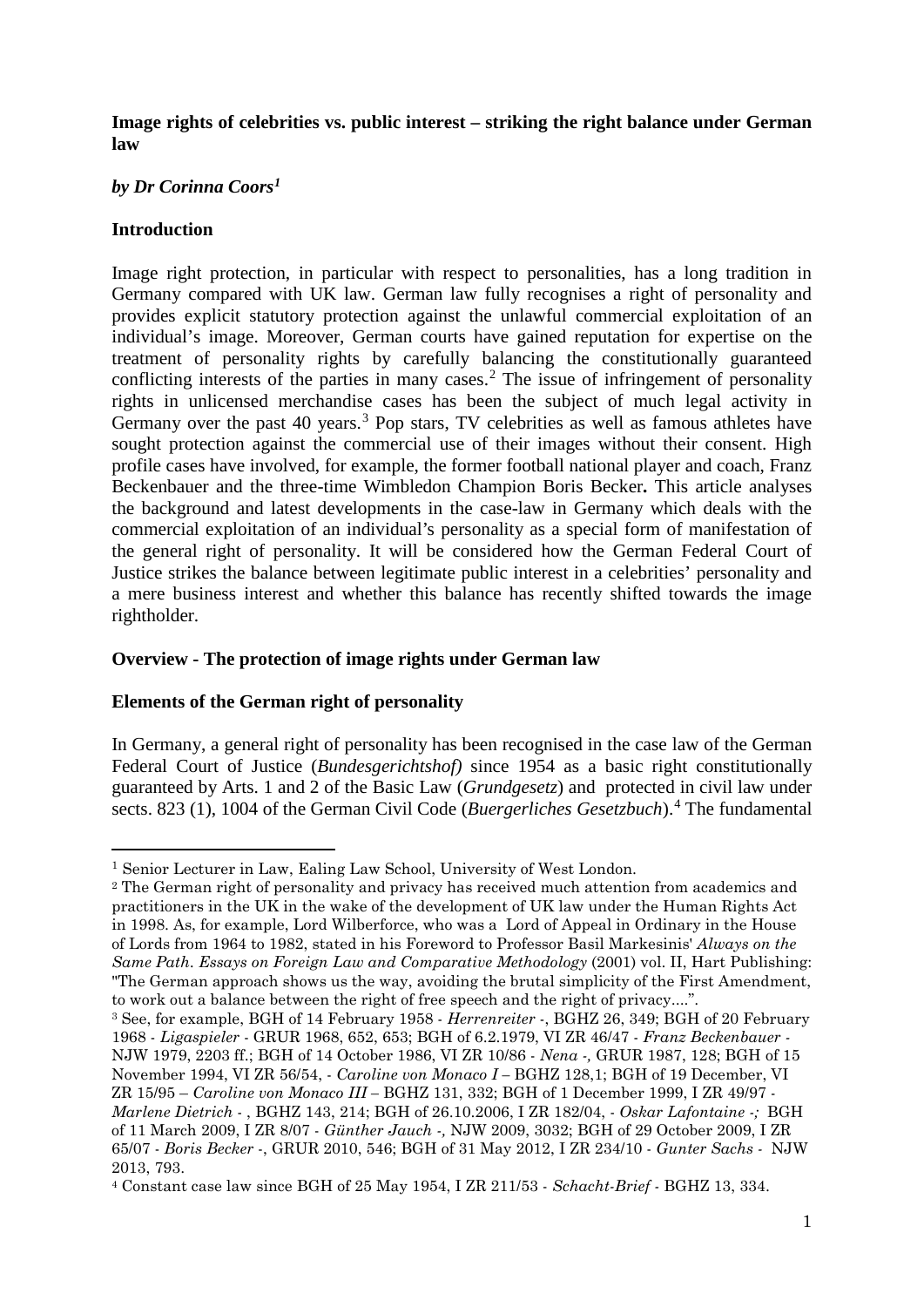right guarantees the protection of human dignity and the right to free development of the personality, protecting any person against the unauthorised use of specific aspects of their personality.[5](#page-1-0) Due to the special nature of the right of personality as a framework right, its scope is not absolutely fixed, but may include several aspects of an individual's personality.<sup>[6](#page-1-1)</sup> One recognised aspect of an individual's personality is the right in one's own picture.<sup>[7](#page-1-2)</sup> Sec. 22 s. 1 of the German Copyright Act (*Kunsturhebergesetz - KUG*) guarantees the freedom for an individual to determine how he presents himself to the public. The use of the image of a personality for advertising or commercial purposes, therefore, generally requires consent of the depicted person. This right is, however, limited according to sec. 23 (1) no. 1 of the KUG for persons of contemporary history. Such persons may have become the focus of public attention in such a way that the general public is to be granted an interest, justified by a genuine need for information, in a pictorial representation.<sup>[8](#page-1-3)</sup>

Until recently the German courts divided public figures of contemporary history into two groups: relative figures of contemporary history - those in whom there is public interest only due to a single event, such as victims of a crime or a war and absolute figures of contemporary history - those who stand out from the rest of society for example because of their political position or individual fame, for example the Queen, or David Beckham. However, following a complaint of the European Court of Human Rights (ECtHR) in the famous Princess Caroline von Hannover decision regarding her long fight with German magazines for showing pictures of the Princess on holiday with her family<sup>[9](#page-1-4)</sup>, the German Federal Court dropped this distinction and has recently adopted a concept of graduated protection.<sup>[10](#page-1-5)</sup> This concept requires the courts to consider in each individual case whether the image concerned is part of the sphere of contemporary history.<sup>[11](#page-1-6)</sup> This approach has been held as in line with constitutional principles by the German Federal Constitutional Court (*Bundesverfassungsgericht*) [12](#page-1-7) and it has also been confirmed in a recent judgment of the ECtHR, giving important clarification on the criteria relevant for balancing the conflicting rights of the parties in cases concerning the image and privacy rights of celebrities.<sup>[13](#page-1-8)</sup>

Although sec. 23 (1), No.1 of the German Copyright Act generally allows the depiction of persons of contemporary history, this limitation is displaced according to sec. 23 (2) of the KUG if a justified interest of the person of contemporary history portrayed is violated by the dissemination of the picture. Whether this is the case is determined by a balancing exercise in which it has to be decided whether the status of the general right of personality of the person

-

<span id="page-1-0"></span><sup>5</sup> BGH of 14 February 1958 - *Herrenreiter* - BGHZ 26, 349.

<span id="page-1-1"></span><sup>6</sup> BGH of 9 December 2003 – VI ZR 373/02 *- Luftbildaufnahmen –* GRUR 2004, 438.

<span id="page-1-2"></span><sup>7</sup> BGH of 1 December 1999, I ZR 49/97 - *Marlene Dietrich* - , BGHZ 143, 214. See Juergen Helle (1991), *Besondere Persoenlichkeitsrechte im Privatrecht*, p. 47; Norbert Dasch (1990) *Die* 

*Einwilligung zum Eingriff in das Recht am eigenen Bild*, p. 101.

<span id="page-1-3"></span><sup>8</sup> BGH of 8 May 1956, I ZR 62/54 - *Dahlke -* BGHZ 20, 345; BGH of 10 May 1957, I ZR 234/55 - *Spaetheimkehrer -* BGHZ 24, 200.

<span id="page-1-4"></span><sup>9</sup> ECtHR of 24 June 2004 - 59320/00 and ECtHR of 28 July 2005 - 5932/00.

<span id="page-1-5"></span><sup>10</sup> BGH of 6 June 2007 - [VI ZR 13/06](http://dejure.org/dienste/vernetzung/rechtsprechung?Text=VI%20ZR%2013/06) - GRUR 2007, 523.

<span id="page-1-6"></span><sup>11</sup> BGH of 26 October 2010 - VI ZR 190/08 and VI ZR 230/09 - *Rosenball in Monaco* – GRUR 2011, 259.

<span id="page-1-7"></span><sup>12</sup> BVerfG 26.02.2008 - 1 BvR 1602/07.

<span id="page-1-8"></span><sup>13</sup> *Von Hannover v Germany (No. 2)* ECtHR of 7 February 2012 – 40660/08 and 60641/08. *See* for example: Corinna Coors, *Headwind from Europe: The New Position of the German Courts on Personality Rights after the Judgment of the European Court of Human Rights*, 11 German Law Journal 527-538 (2010); Judith Janna Marten, *Personality rights and freedom of expression: a journey through the development of German jurisprudence under the influence of the European Court of Human Rights* (2012) Journal of Media Law, 4(2), 333-349; Franz Hofmann (2010) *The right to publicity in German and English law*, [Intellectual Property Quarterly, 3, 325-340.](http://login.westlaw.co.uk.ezproxy.uwl.ac.uk/maf/wluk/app/document?src=doc&linktype=ref&&context=28&crumb-action=replace&docguid=ICE28AED1A74C11DFB425AFEF504AC682)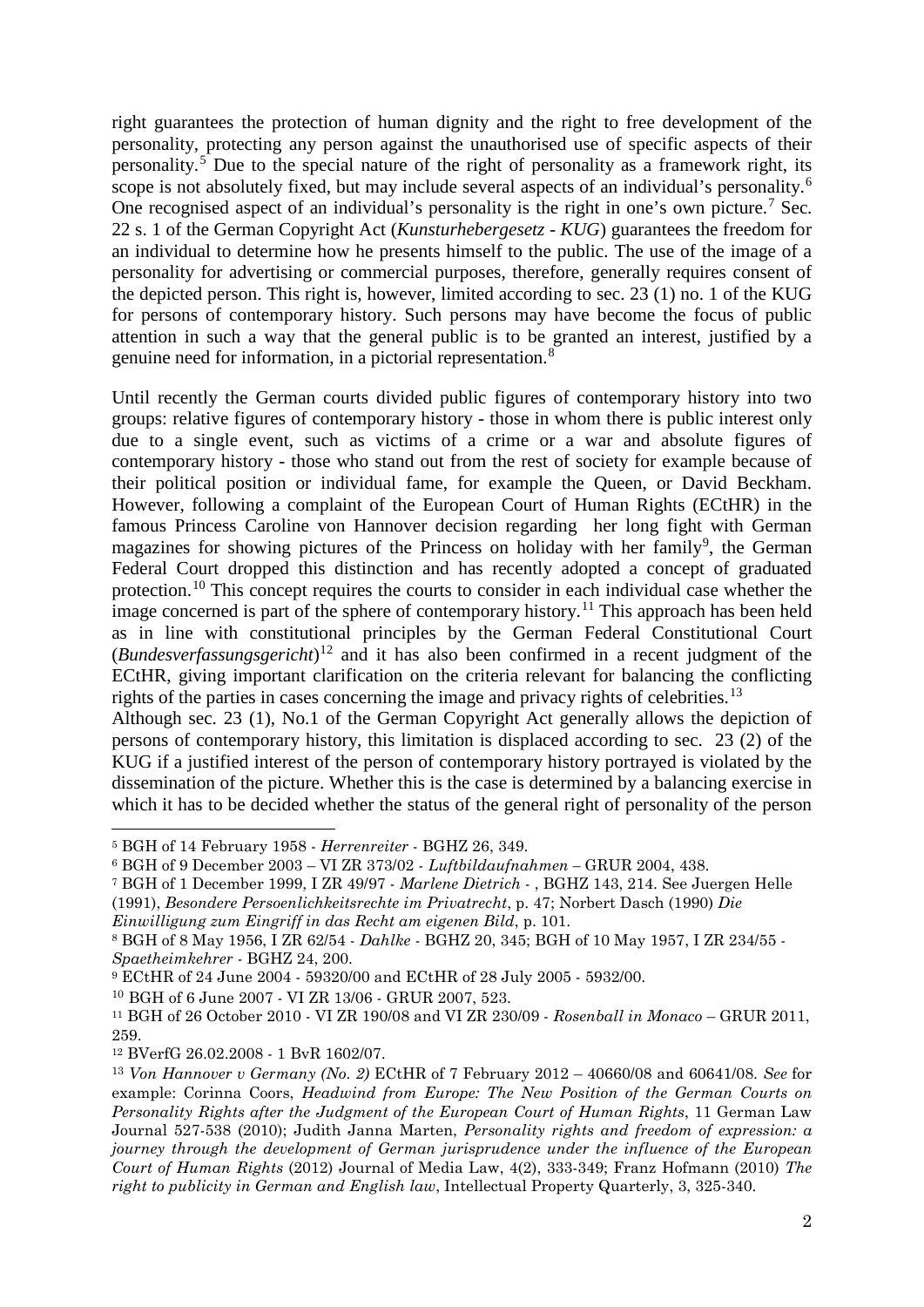portrayed deserves priority against the legal position claimed for the picture.<sup>[14](#page-2-0)</sup> In summary, the courts have to strike a balance between the illegal exploitation of someone's personality protected by Arts. 1, 2 (1) of the German Basic Law, 8 (1) ECHR and the public's right of information protected by Arts. 5 (1) of the Basic Law, 10 (1) ECHR. This means that several freedoms granted by the German Constitution can form a justification for exploiting someone's personality commercially.<sup>[15](#page-2-1)</sup> On the other hand a person who is only using the picture of another to satisfy his business interest cannot refer to the protection in Art. 5 (1) of the German Basic Law.

It should be noted that English Courts are not traditionally familiar with the application of the above described balancing exercise based on constitutional guarantees.[16](#page-2-2) However, they came closer to it in the cases *Douglas v Hello!* and *Naomi Campbell v Mirror Group Newspapers* which required the English court to operate compatibly with the European Convention on Human Rights (ECHR) and to assess whether according to Art. 8 ECHR the celebrities in the cases had a reasonable expectation of privacy and whether this right of privacy would interfere with the right of freedom of expression as protected in Art. 10 ECHR.<sup>[17](#page-2-3)</sup>

### **German case law on image rights**

The issue of infringement of personality rights in unlicensed merchandise cases has been the subject of much legal activity in Germany over the past 40 years.<sup>[18](#page-2-4)</sup> In Germany, the general position of the courts was that, while the media should be allowed to report on celebrities, politicians and other people of general interest, reporting should not be allowed for the purpose of exploiting celebrities commercially without prior consent.<sup>[19](#page-2-5)</sup> It took the German courts a while to determine the notion of commercial exploitation within the meaning of the KUG as almost every newspaper or advertisement shows images of a well-known person to attract readers and to increase the number of sales. [20](#page-2-6) The German Federal Court of Justice pointed out in the *Nena* decision that unlicensed merchandising was usually designed to capitalise on the fame of the stars.<sup>[21](#page-2-7)</sup> The case concerned the unlawful merchandising of  $T$ shirts that depicted the image of the famous German singer Nena. The licensee sought protection against competitors distributing various fan merchandising articles bearing the singer's name and image despite the existence of an exclusive licence agreement. The claimant succeeded on the basis of an action for unjust enrichment, and was awarded a fictional fee on the basis that the defendants had been spared the payment of the licence fee payable to the claimant.<sup>[22](#page-2-8)</sup>

-

*Convergences and development*, Edward Elgar Publishing Limited, UK, p. 61.

<span id="page-2-0"></span><sup>14</sup> BGH of 28 May 2013 – VI ZR 125/12, GRUR 2013, 1065.

<span id="page-2-1"></span><sup>15</sup> BGH of 1 December 1999, I ZR 49/97 - *Marlene Dietrich* - , BGHZ 143, 214.

<span id="page-2-2"></span><sup>16</sup> Douglas W. Vick (2002), *The Human Rights Act and the British Constitution*, Texas

International Law Journal, Vol 37, pp 329-372 (368) 1998 at 106.

<span id="page-2-3"></span><sup>17</sup> *Campbell v MGN Ltd* [2004] UKHL 22.

<span id="page-2-4"></span><sup>18</sup> Georgios Zagouras (2011) *Commercial exploitation of the personality and license requirements for satiric advertisements under German law* International Review of Intellectual Property and Competition, 42 IIC: 74-96.

<span id="page-2-5"></span><sup>19</sup> BGH of 1 December 1999, I ZR 49/97 - *Marlene Dietrich* - , BGHZ 143, 214, *see* Guido Westkamp, *Personality rights, unfair competition and extended causes of action*, in: Nari Lee, Guido Westkamp (et al) (2014), *Intellectual property, Unfair Competition and Publicity,* 

<span id="page-2-6"></span><sup>20</sup> BGH of 6.2.1979, VI ZR 46/47 - *Franz Beckenbauer -* NJW 1979, 2203 ff.

<span id="page-2-7"></span><sup>21</sup> BGH of 14 October 1986, VI ZR 10/86 - *Nena -,* GRUR 1987.

<span id="page-2-8"></span> $22$  A claim for payment of a reasonable licence fee can either be based on compensation for harm under secs. 823 (1), 847 or of unjustified enrichment (*Ungerechtfertigte Bereicherung*) under sec. 812 (1) of the BGB, see BGH of 14 February 1958 - *Herrenreiter* -, BGHZ 26, 349.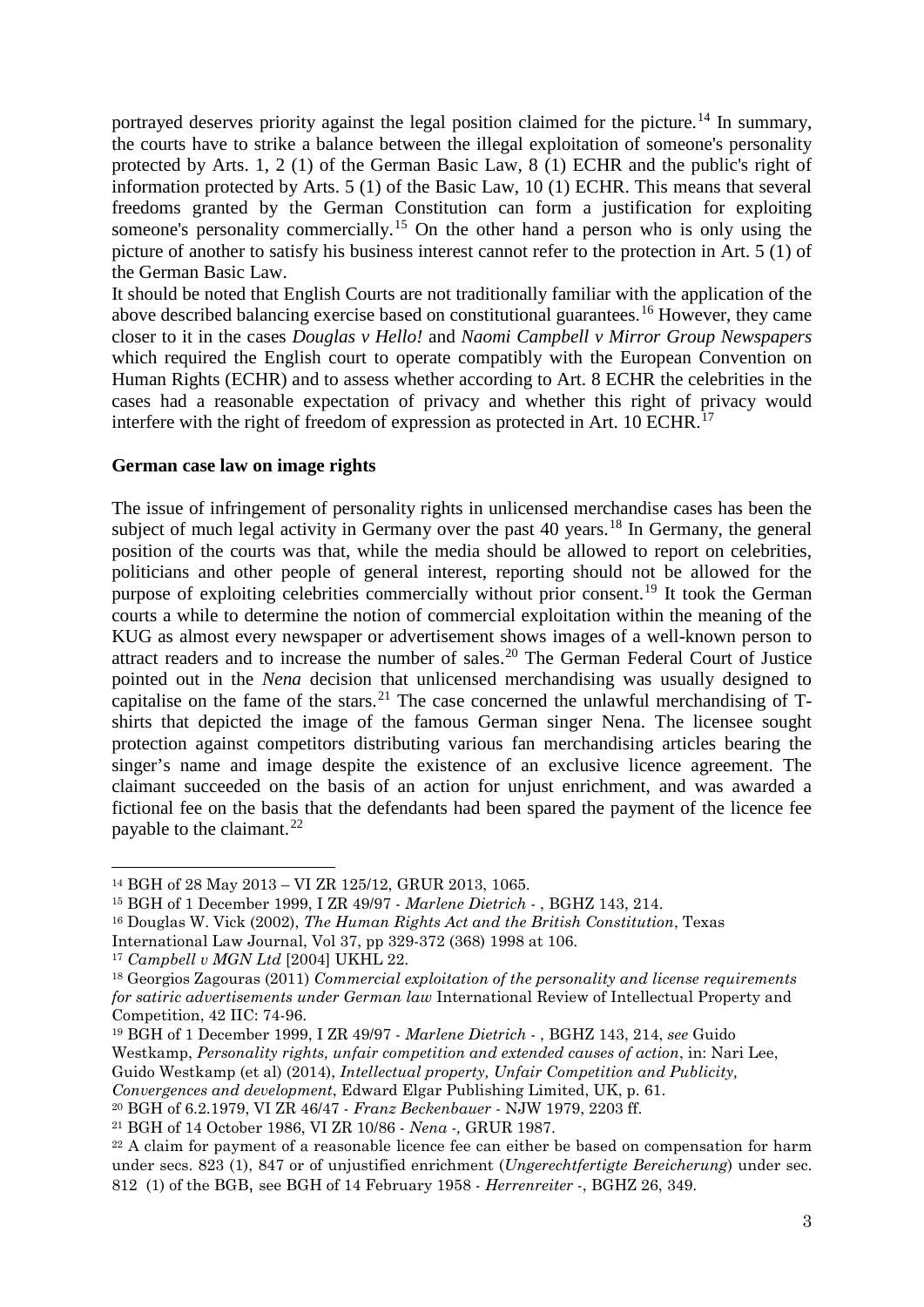### **The Franz Beckenbauer case**

In the following years the German Federal Court of Justice gave further guidance on the distinction between lawful and unlawful use of celebrities' images on merchandise articles. The former must be done primarily in order to illustrate a certain form of information.<sup>[23](#page-3-0)</sup> On the other hand, merchandising occurs, if a picture is primarily used for selling and therefore for marketing and promotion of a certain product.<sup>[24](#page-3-1)</sup> In this connection the predominant fact is that, by using a picture the image or advertising value of the person depicted is exploited, and the impression is given that the person depicted identifies himself with the advertised product, or recommends or extols it.[25](#page-3-2) Commercial advertising clearly falls into the second category and would therefore require consent of the rightholder according to sec. 23 (2) KUG. The German Federal Court of Justice stressed in many decisions the high value of the public interest in being informed properly which should prevail over the celebrity's interest in not being exploited if someone is depicted in the context of a newsworthy event, for example a football match.[26](#page-3-3) The German Federal Court of Justice consequently applied this principle in a case involving the German football icon Franz Beckenbauer. The case concerned the use of photographs taken during a football match against Greece, showing Mr Beckenbauer in a real match situation for a wall calendar without any prior licensing. First of all, the German Federal Court of Justice clarified that Mr Beckenbauer has to be considered as a public figure of contemporary history. Consent for the use of his images was therefore generally not required according to sec. 23 (1) no. 1 KUG. However, the court also made clear that even public figures of a certain historic interest may not have to tolerate the use of the picture without their permission, if the main purpose of the depiction is the commercial exploitation of the personality of the public figure in terms of promoting goods and services. In the end the Federal Court of Justice had to decide whether the public had an interest in being informed about the concrete scenes of the football match against Greece and whether this interest prevailed over Mr Beckenbauer's general right of personality protected in Arts. 1 and 2 (1) of the Basic Law.<sup>[27](#page-3-4)</sup> The German Federal Court of Justice held that the public interest prevailed in this case on the basis that the pictures on the wall calendar showed Mr. Beckenbauer "in action", allowing the public to experience a real match situation as it had happened on the pitch during an important football match. The photographic images brought the event to life and made the viewer a virtual spectator at it. The court concluded that the picture's context was therefore of an informative nature and this intention to visualise the information prevailed over the potential infringer's interests.

# **The Panini Case**

-

In the "Panini-case", in comparison, which dealt with the use of pictures for a sticker album, the German Federal Court held that there was no public interest with regard to pictures in the collection.[28](#page-3-5) In this case the German Federal Court had to decide whether using portrait pictures of national league football players requires their prior permission and therefore a licence. The case concerned a producer of sticker albums who entered into several licence agreements with various players of the German Football League granting him the exclusive

<span id="page-3-0"></span><sup>23</sup> BGH of 1 December 1999, I ZR 49/97 - *Marlene Dietrich* - , BGHZ 143, 214.

<span id="page-3-1"></span><sup>24</sup> District Court (Kreisgericht) of 30 September 1980, UFITA 90 (1981), 163, 165 - *Udo* 

*Lindenberg* – concerning the portrait of a famous rockstar on the cover of his biography.

<span id="page-3-2"></span><sup>25</sup> BGH of 29 October 2009, I ZR 65/07 - *Boris Becker* -, GRUR 2010, 546.

<span id="page-3-3"></span><sup>26</sup> BGH of 20 February 1968 - *Ligaspieler* - GRUR 1968, 652, 653; BGH of 1 December 1999, I ZR 49/97 - *Marlene Dietrich* - , BGHZ 143, 214; BGH of 9 June 1965 - Ib ZR 126/63 - *Spielgefährtin* -. <sup>27</sup> BGH of 6.2.1979, VI ZR 46/47 - *Franz Beckenbauer -* NJW 1979, 2203 ff.

<span id="page-3-5"></span><span id="page-3-4"></span><sup>28</sup> BGH of 20 February 1968 - *Ligaspieler* - GRUR 1968, 652, 653.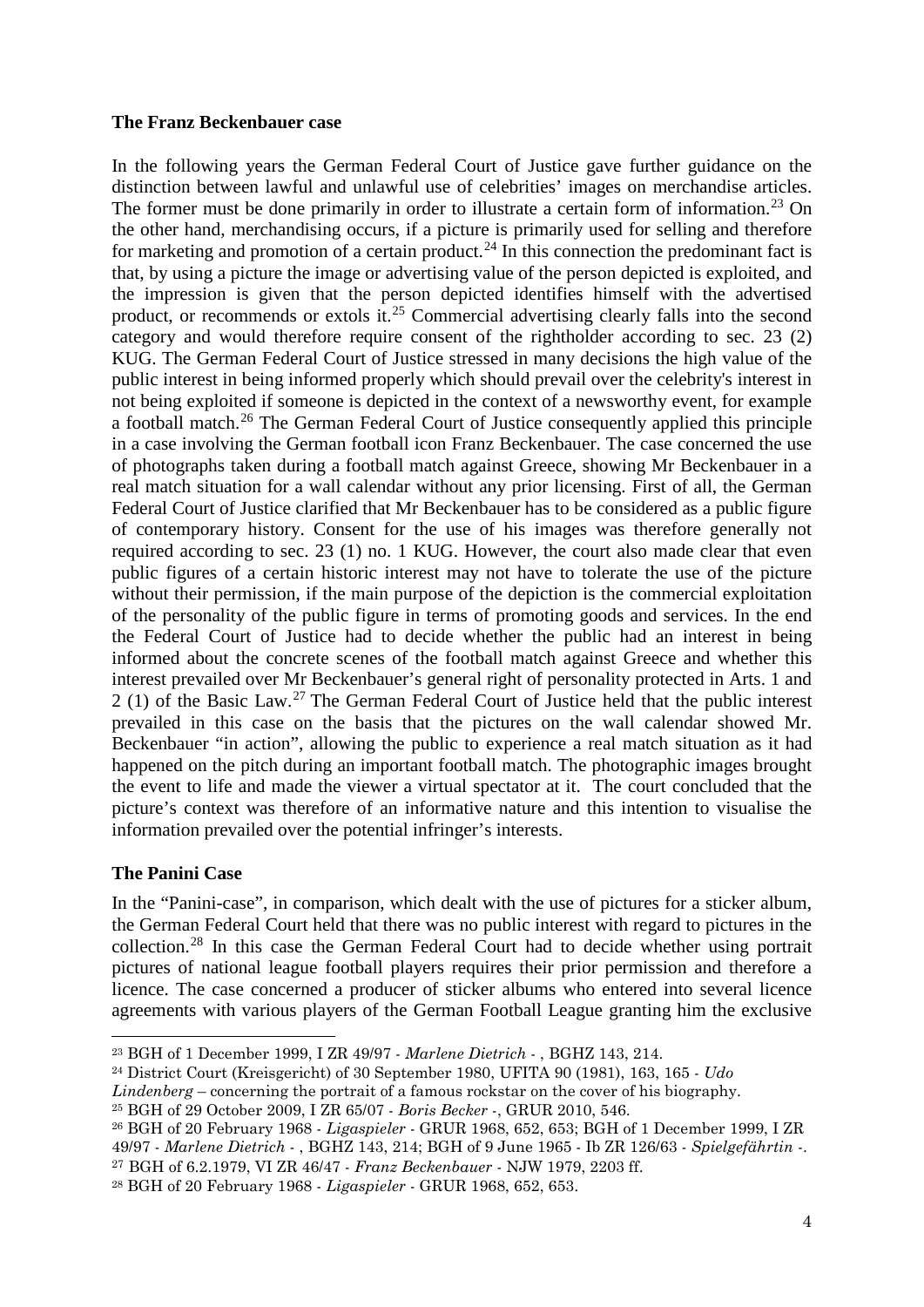right to distribute portrait pictures as collector's items. Despite these exclusive rights, the defendant continued producing sticker albums with pictures of the players of the German national football team. The German Federal Court held that the images of the football players were used predominantly for commercial purposes and that there was no public interest in the use of their image. The notable difference between the Beckenbauer and the Panini case is that in the Panini case the athletes were shown as portraits and therefore deserved protection, while in the Beckenbauer case the player was depicted "in action". This fact alone justified an interest of the public in being informed in such an event which outweighed Mr Beckenbauer's general right of personality protected in Arts. 1 and 2 (1) of the Basic Law.

## **The Oliver Kahn case**

The same principles as in the Panini case were applied In the case of the former German goalkeeper *Oliver Kahn v EA-Sports*, where the Hamburg Court of Appeal held that consent by Oliver Kahn was required for the use of his name and image in a computer game, because Mr Kahn's image was used for commercial purposes and there was no public interest in the use of Mr Kahn's name or image.<sup>[29](#page-4-0)</sup>

The case concerned the complaint of Mr Kahn about the usage of his image and his name by the defendant in the computer game "FIFA Soccer Championship 2002" and its marketing campaign. Electronic Arts had been granted permission to use images of footballers both from the German Bundesliga and the European Football Players Federation, but Mr Kahn was not a formal member of either organisation. The Hamburg Court of Appeal granted an injunction which stopped the sale of the game in Germany and held that the use of the name and image of Kahn without his prior consent in the advertising campaign was unlawful. The court held in favour of Mr Kahn and argued that the main intention of the defendant was to create and distribute a realistic game for financial gain and profit. The defendant was not fulfilling any interest of the general public in information, for example, by providing additional geographical information about the host country, the sporting venues or the football tournament, which would have been worthy of protection, but was only using the picture of Mr Kahn to satisfy his business interest. On this basis the court ruled that the claimant did not have to tolerate the use of his picture in the computer game without his consent.

### **The Boris Becker cases**

-

The requirement of consent was also rejected by the Frankfurt Court of Appeal in a case concerning tennis star Boris Becker's action against the publication of a tennis instruction book that depicted his image on the cover. The court argued that even though the use of the claimant's image on the cover was clearly designed to capitalise on his fame, the book also explained and opposed various tennis techniques of famous tennis players. The Court concluded that in this respect the press freedom and freedom of interest to inform the public protected by Art. 5 (1) of the Basic Law about the content of the book outweighed the claimant's right of personality. $30$ 

In a more recent case Boris Becker took action against the unauthorised use of his image for a promotional campaign in the German newspaper "Frankfurter Allgemeine Sonntagszeitung" on their front page.<sup>[31](#page-4-2)</sup> The paper had run a promotional campaign in 2001 which used a mock

<span id="page-4-0"></span><sup>29</sup> Unreported, 13 January 2004, OLG Hamburg.

<span id="page-4-1"></span><sup>30</sup> OLG Frankfurt of 11 January 1988, NJW 1997, 402.

<span id="page-4-2"></span><sup>31</sup> BGH of 29 October 2009, I ZR 65/07 - *Boris Becker* - GRUR 2010, 546.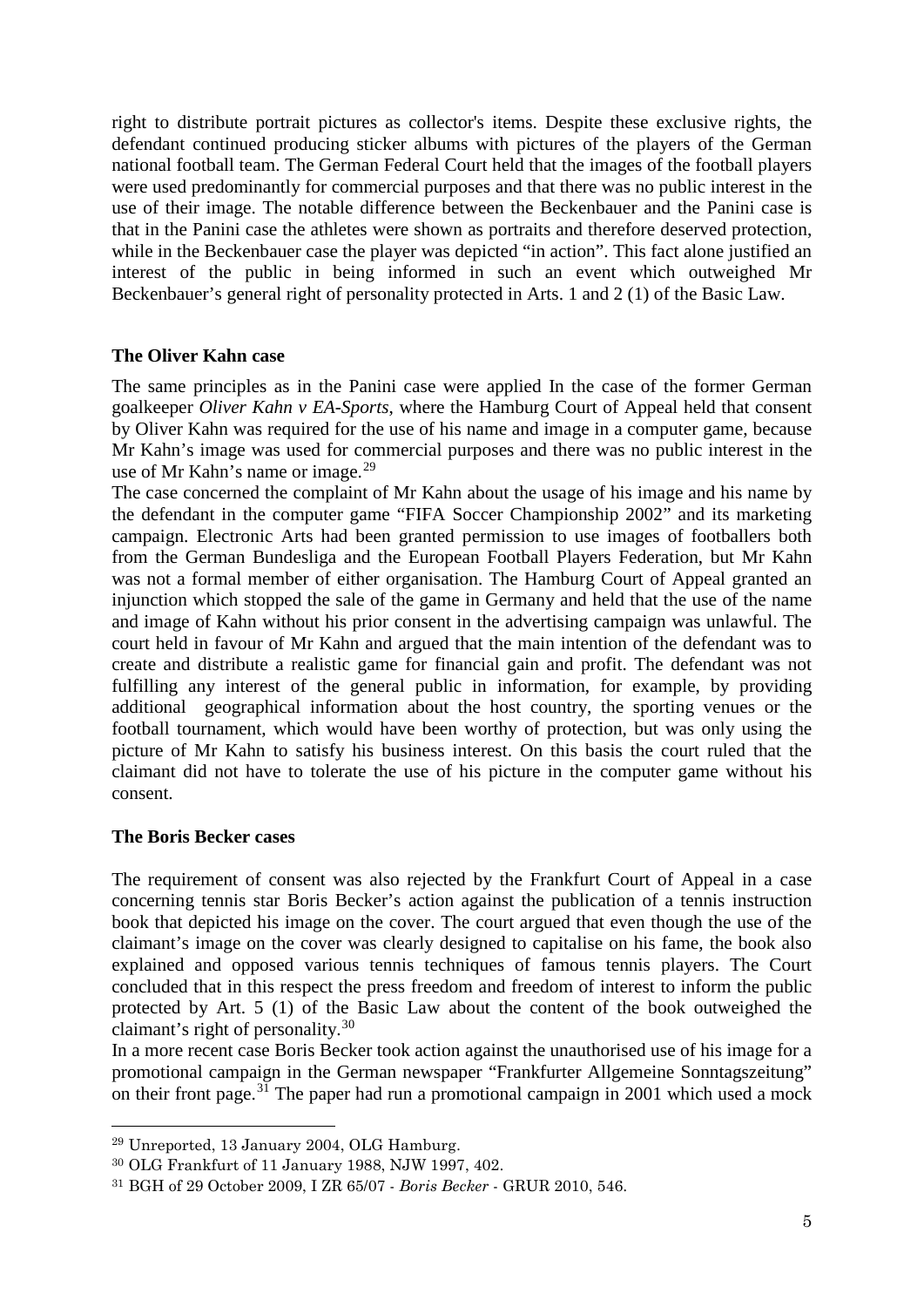front page showing a picture of Becker, together with the words, "the faltering favourite". The image was used for advertising purposes across Germany and could be seen on television as well as in newspapers. Mr Becker claimed from the defendant payment of a fictional licence fee of over 2, 37 million euro. The court ruled generally in favour of the defendant who was protected by the press freedom and freedom of interest to inform the public about the content and the layout of their new magazine. The court argued that the promotional campaign in the case could not be compared with a depiction of the claimant in a proper edition of the newspaper. Even though the image was used in an advertisement, and was used by the defendant to direct attention to its newspaper, the image was not used to exploit the advertising value of the prominent claimant. Moreover, the defendant did not give the impression that the claimant identified himself with the advertised product, or recommended or extoled it. The claimant therefore had to tolerate the lawful publication of photos for the purpose of the short term marketing campaign in support of the upcoming publication of the newspaper. The German Federal Court, however, made it clear that the title of the advertisement should have been changed after the publication of the first edition of the newspaper and granted the claimant a fictional licence fee of 1.2 million euro from the time the promotional campaign ended in November 2001.[32](#page-5-0)

A fictional licence fee was also awarded in a case concerning Günther Jauch, the host of the German version of the famous TV show "Who Wants to Be a Millionaire?"[33](#page-5-1) The facts of the case were that the front cover of a quiz magazine showed a picture of Günther Jauch together with the words, "Günther Jauch demonstrates with "Who Wants to Be a Millionaire?", how exciting a quiz can be". The magazine itself contained no further article or other information on the topic. The previous instances had denied Günther Jauch's claim for payment of an appropriate licence fee, but the Federal Court of Justice reversed the decision of the Court of Appeal.

The court argued that in this case, the heading on the front cover - the only contribution apart from the image itself - contained little to no informational value. It only created a reason to include Mr Jauch's image on the front cover while at the same time benefitting from his high profile. The court concluded that Mr Jauch's image was used to exploit the advertising value of the prominent claimant. In this situation, the claimant's right to publicity outweighed the public's right of information.

In the *Günther Jauch* case the German Federal Court of Justice clearly required a certain level of informational value for the public, without precisely determining, when this level, that shifts the balance in favour of the public's right of information, is reached. The general guidance of the courts is that the greater the value of the information for the public, the more the protected interest of the person about whom the information is given must give way to the public's information interests.[34](#page-5-2) The Federal Court of Justice made clear that not only serious journalism, but also entertainment articles can result in formation of opinion and may have an informational value. [35](#page-5-3) While each case is different and must be decided on its own facts, patterns and policy considerations, the balancing exercise of the German Federal Court of

-

<span id="page-5-0"></span>**<sup>32</sup>** In another case regarding the unlawful use of Mr Becker's image in a promotion brochure by the company "Saturn", Mr Becker was awarded 158.000 euro in fictional fees by the Munich Appeal Court see OLG München, 21 U 2677/02 -*Saturn* -. 33 BGH of 11 March 2009, I ZR 8/07 - *Guenther Jauch -,* NJW 2009, 3032.

<span id="page-5-2"></span><span id="page-5-1"></span><sup>34</sup> BGH of 1 December 1999, I ZR 49/97 - *Marlene Dietrich* - , BGHZ 143, 214.

<span id="page-5-3"></span><sup>35</sup> BGH of 9 December 2003 – VI ZR 373/02 *- Luftbildaufnahmen –* GRUR 2004, 438.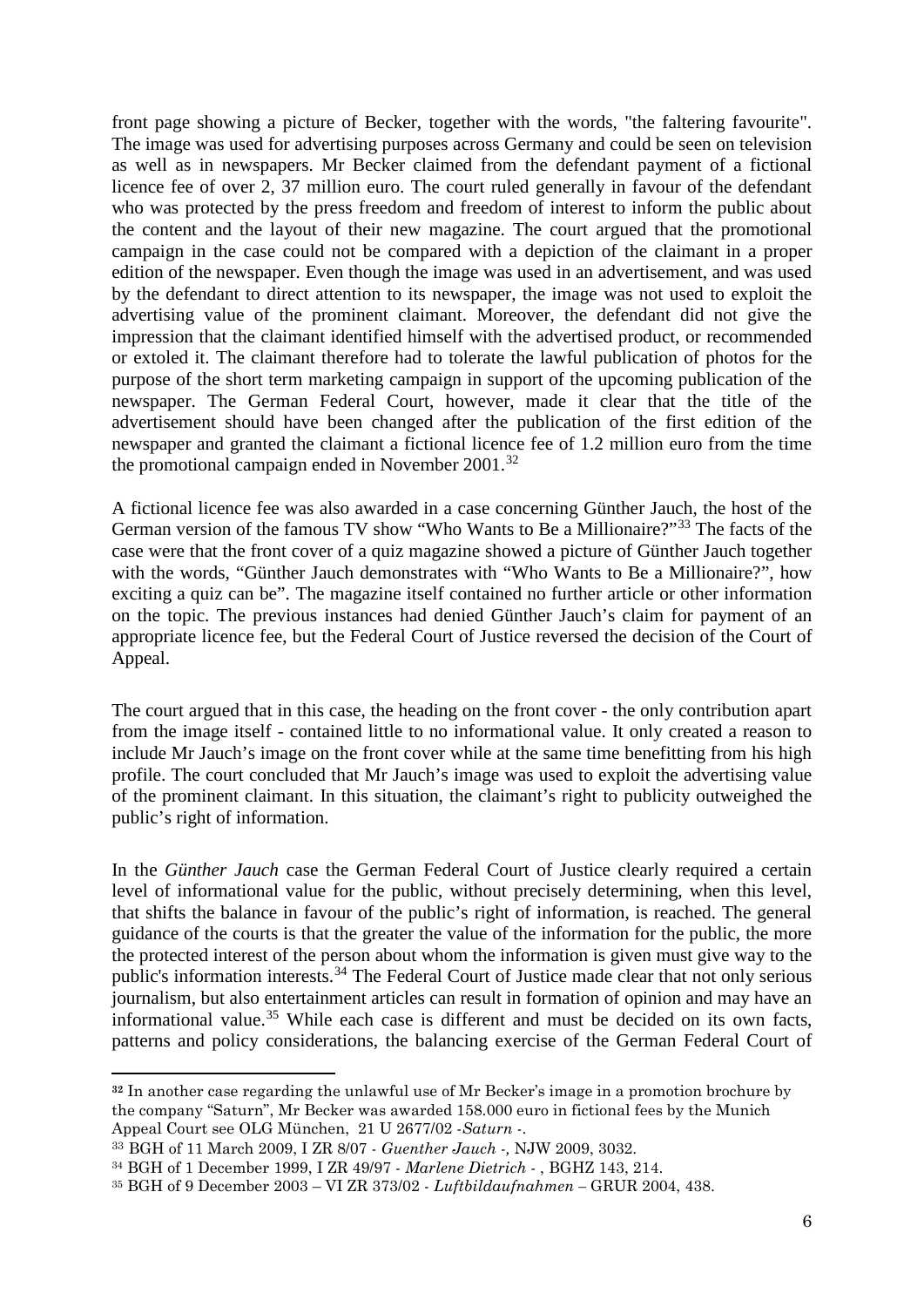Justice would benefit from further clarification on what is required to provide a sufficiently high level of informational value for the public. It currently remains unclear, for example, if the information must relate to the profession or expertise of the image rightholder. Could Boris Becker, a tennis star, in this respect, object to the use of his picture on a football instruction book? Moreover, does the information have to be new, unusual or different? Finally, to measure the degree of public interest in the celebrity, is it sufficient to look at the amount of media coverage devoted to his or her public or private life?

## **The Oskar Lafontaine case**

As noted above the increase of market value by using a celebrity picture is not per se unlawful under German law. The constitutional guaranteed right of freedom of expression in Art. 5 (1) of the Basic Law also covers expressions of opinion and mere commercial advertisements that have an opinion-forming character. This was recognised for the first time in the Oskar Lafontaine case, where just one day after the resignation of Germany's former Minister of Finance Oskar Lafontaine, the car company SIXT used portraits of him and the entire German cabinet in an advertisement. However, Lafontaine's face was crossed out. The advertising slogan read as follows: "SIXT leases cars even to employees on probation". The former minister considered this advertisement as an infringement of his right of personality and as an illegal commercial exploitation of his popularity. Accordingly he claimed fictitious royalties from the car rental company. However, the German Federal Supreme Court held that these pictures were part of the defendant's satirical comment on a current event which centred on the claimant. Even though the political comment was made in an advertisement, and was used by the defendant to direct attention to its leasing business, it was under the special protection of freedom of expression of opinion in Art. 5 (1) of the Basic Law. The German Federal Court therefore concluded that in this case the exercise of this freedom prevailed over the claimant's interest in not being depicted in an advertisement without his permission.

By contrast, in another recent case concerning Gunther Sachs, a famous photographer and former husband of the French actress Brigitte Bardot, the German Federal Court ruled that the publication of his picture without his consent was unlawful. The facts of the case were that Mr Sachs was pictured reading the weekly tabloid "Bild am Sonntag" on his yacht. This picture of him was later published in "Bild am Sonntag". The heading of the picture read: "Gunter Sachs reads Bild am Sonntag – so do more than eleven million Germans". Ruling in favour of Mr Sachs, the court clarified that Mr Sachs was a person of public interest according to sec 23 (1) KUG and that a balance of interests was required. On the one hand the report contained information about Sachs' reading habits. On the other hand Mr Sachs had been used by the publisher for advertising his newspaper although Mr Sachs had not recommended the newspaper explicitly. The court concluded that the pictures combined with the report and the heading connected Mr Sachs with the advertised product. The advertising character was the report's focus. Sachs' reading habits could hardly be described as news, therefore the claimant's right of personality would prevail over the publisher's rights in Art. 5 (1) of the Basic Law.

### **The Martin Kaymer case**

In the most recent decision concerning the image rights of a sports celebrity the Duesseldorf Court of Appeal once again had to balance the constitutionally guaranteed personality rights,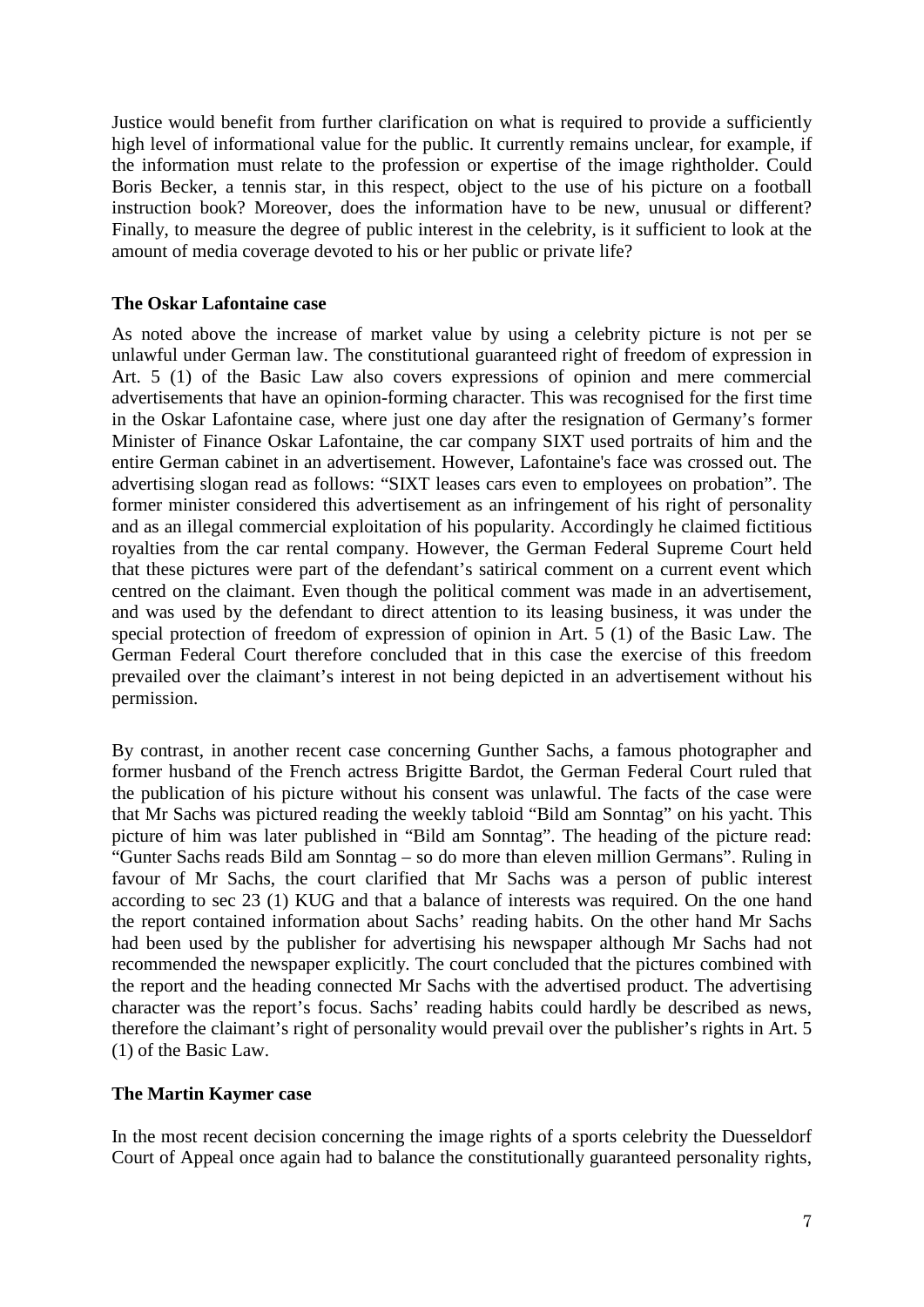this time against the freedom of the art as guaranteed in Art.  $5(3)$  of the Basic Law.<sup>[36](#page-7-0)</sup> The claimant, the German professional golf player Martin Kaymer, sought an injunction forbidding the distribution and publication of portraits which the defendant had offered both on his website and on an internet auction platform. The images showed a photo of the claimant, which the defendant had turned into pop art portrait by using several colour combination styles. One of the portraits had been sold for 43,50 Euro. The claimant considered that his right to his own picture and his personality right were violated by the defendant's photos. The defendant claimed that the portrait was covered by artistic freedom under Art. 5 (3) of the German Basic right, fulfilling a higher interest of the general public in information.

The appeal court found that the dissemination of the portrait without the claimant's permission violated the claimant's personality rights, namely his right to deal with his portrait.<sup>[37](#page-7-1)</sup> The defendant was not fulfilling any interest of the general public in information, but was mainly using the portrait to satisfy his business interest. The court further considered that rather than being an achievement of fine art, the portrait had mainly decorative character. Consequently, the claimant's interest in the protection of his personality rights prevailed over the defendant's right to freedom of art.

In its decision, the appeal court has in principle recognised that the manipulation of a photo of a celebrity is a creative art form in itself that requires skill and precision. While even images of very low creative quality, for example, a simple retouched photo or a silhouette, may fall under the protection area of the freedom of the arts protected in Art. 5 (3) of the German Basic Law, the style, quality level and content of the art can play a role in the assessment of whether artistic freedom must yield to conflicting constitutional interests.<sup>[38](#page-7-2)</sup> The decision also sets forth the tendency of German courts to rule in favour of celebrities whose personality features are exploited for merchandising products as in the *Nena* decision.[39](#page-7-3)

### **Conclusion**

-

The picture, name and other characterising features of the personality have always been capable of being exploited commercially and in particular of being used for advertising purposes. However, in the past decades due to changed technical advances, features of the personality have become economically exploitable to an extent not previously known. In Germany, the use of the image of a personality for advertising or commercial purposes generally requires consent, unless there is an overriding public interest in the information. The public interest may prevail if the image is not exclusively used to advertise cars, cosmetics and promotion articles but for example, to show different techniques of athletes in a book or to provide additional information about the life or work of a person in general. The German Federal Court of Justice has in this respect worked out a functioning balance between the right of free speech and the right of general personality. Even though the balance has slightly shifted towards more protection of image rightholders after the *Caroline of Hanover* judgment, the high value of the public interest in being informed properly has been recognised in recent decisions of the German Federal Court of Justice. It has been demonstrated, however, that the German Federal Court should clarify its position on the

<span id="page-7-0"></span><sup>36</sup> OLG Duesseldorf of 23 July 2013 - I-20 U 190/12.

<span id="page-7-1"></span><sup>37</sup> BGH of 8 May 1956, I ZR 62/54 - *Dahlke -* BGHZ 20, 345.

<span id="page-7-2"></span><sup>38</sup> BVerfGE 83, 130 - *Mutzenbacher*, BVerfGE 75, 369 [377]; 81, 278 [291].

<span id="page-7-3"></span><sup>39</sup> BGH of 14 October 1986, VI ZR 10/86 - *Nena -,* GRUR 1987, 128.